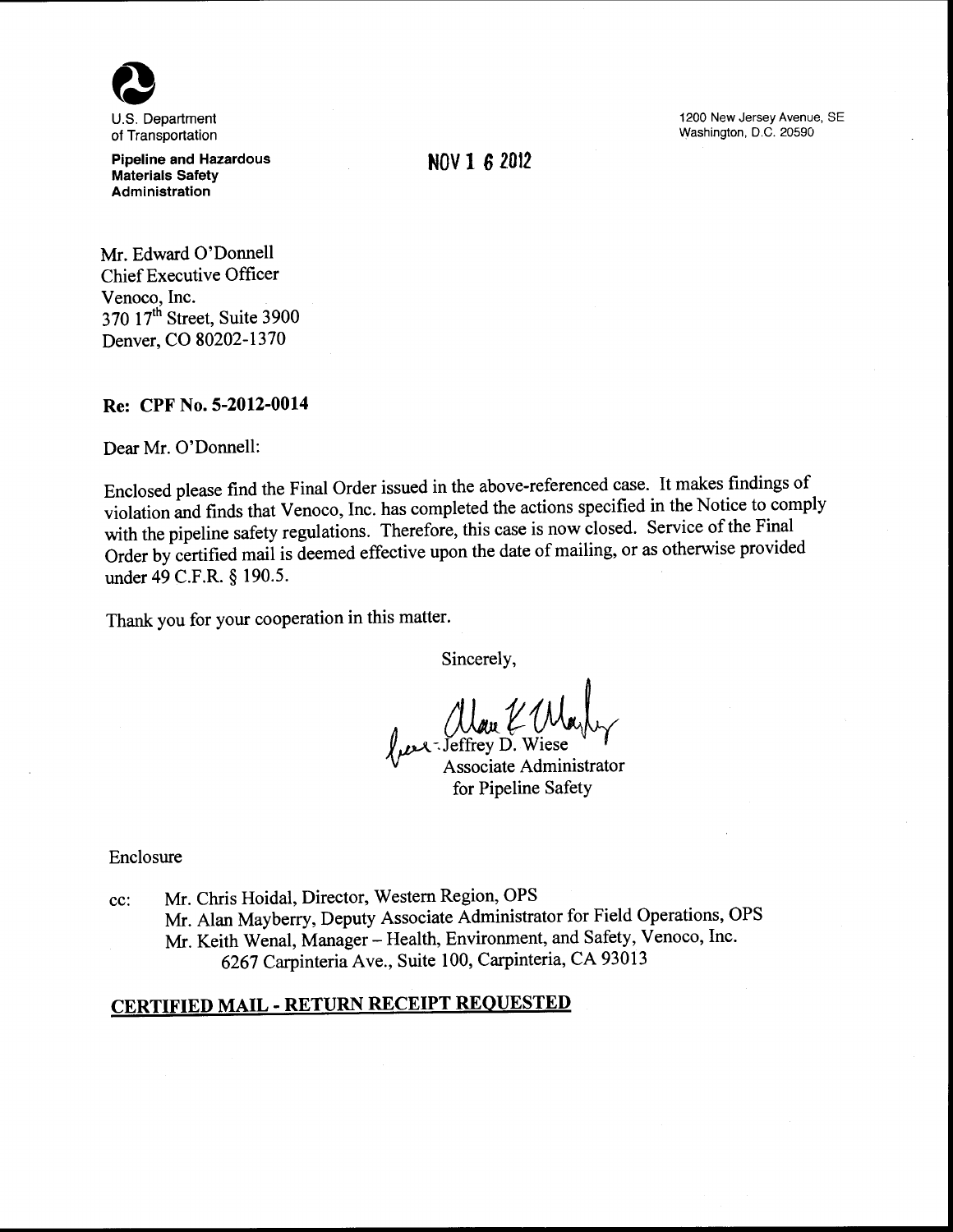# U.S. **DEPARTMENT OF TRANSPORTATION PIPELINE AND HAZARDOUS MATERIALS SAFETY ADMINISTRATION OFFICE OF PIPELINE SAFETY WASHINGTON, D.C. 20590**

) ) ) ) ) )

**In the Matter of** 

**Venoco, Inc.,** 

**Respondent.** 

**CPF** No. **5-2012-0014** 

### **FINAL ORDER**

Between July 12 and 14, 2011, pursuant to 49 U.S.C. § 60117, a representative of the Pipeline and Hazardous Materials Safety Administration (PHMSA), Office of Pipeline Safety (OPS), conducted an on-site pipeline safety inspection of the facilities and records of Venoco, Inc. (Venoco or Respondent) in Carpinteria, California. Venoco operates approximately 38 miles of oil and gas pipelines in and around the Santa Barbara Channel in Southern California and the Sacramento Basin in Central California.<sup>1</sup>

As a result of the inspection, the Director, Western Region, OPS (Director), issued to Respondent, by letter dated May 22, 2012, a Notice of Probable Violation and Proposed Compliance Order (Notice), which also included two warning items in accordance with 49 C.F.R. § 190.205. In accordance with 49 C.F.R. § 190.207, the Notice proposed finding that Venoco had committed various violations of 49 C.F.R. Part 192 and proposed ordering Respondent to take certain measures to correct two of the alleged violations. The warning items required no further action, but warned the operator to correct the probable violation or face possible enforcement action.

Venoco responded to the Notice by letter dated July 26,2012 (Response). The company did not contest the allegations of violation but provided information concerning the corrective actions it had taken. Respondent did not request a hearing and therefore has waived its right to one.

# **FINDINGS OF VIOLATION**

In its Response, Venoco did not contest the allegations in the Notice that it violated 49 C.F.R. Part 192 as follows:

See http://www.venocoinc.com/index.html (last accessed 10/23/2012).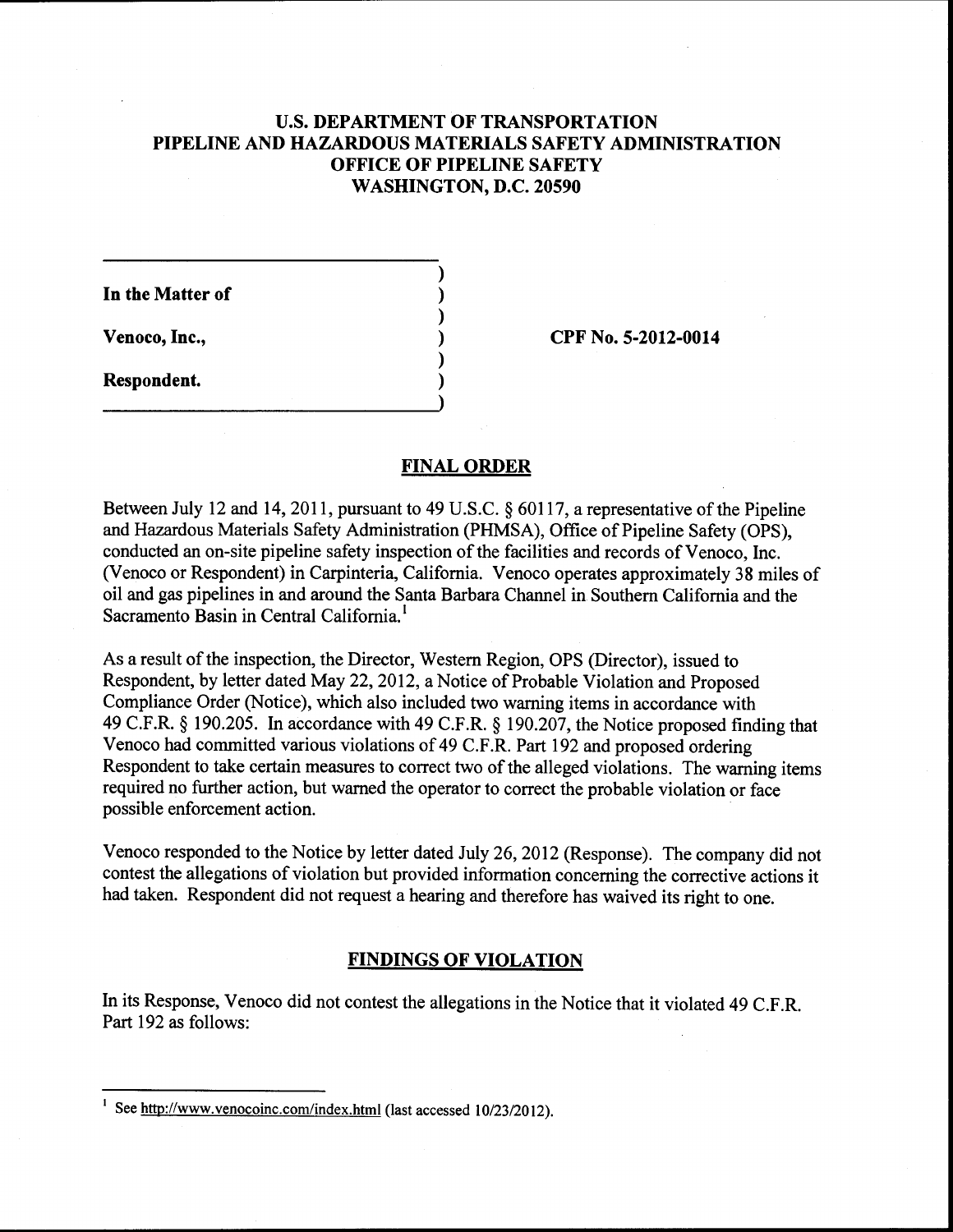#### Item 1: The Notice alleged that Respondent violated 49 C.F.R. § 192.905(a), which states:

### § 192.905 --How does an operator identify a high consequence area?

(a) *General.* To determine which segments of an operator's transmission pipeline system are covered by this subpart, an operator must identify the high consequence areas. An operator must use method (1) or (2) from the definition in § 192.903 to identify a high consequence area. An operator may apply one method to its entire pipeline system, or an operator may apply one method to individual portions of the pipeline system. An operator must describe in its integrity management program which method it is applying to each portion of the operator's pipeline system. The description must include the potential impact radius when utilized to establish a high consequence area. *(See* appendix E.I. for guidance on identifying high consequence areas.)

The Notice alleged that Respondent violated 49 C.F.R. § 192.905(a) by failing to identify a segment of the Montalvo Sales Gas pipeline as a segment that could affect a High Consequence Area (HCA). Specifically, the Notice alleged that the segment traversed an area within the calculated Potential Impact Radius (PIR) of 70 feet from the California Mushroom Farm in Oxnard, California, which met the definition of an Identified Site.<sup>2</sup> Respondent did not contest this allegation of violation. Accordingly, based upon a review of all of the evidence, I find that Respondent violated 49 C.F.R.  $\S$  192.905(a) by failing to identify a segment of the Montalvo Sales Gas pipeline as a segment that could affect a HCA.

Item 2: The Notice alleged that Respondent violated 49 C.F.R. § 192.921(a)(1), which states:

#### § 192.921 -- How is the baseline assessment to be conducted?

(a) *Assessment methods.* An operator must assess the integrity of the line pipe in each covered segment by applying one or more of the following methods depending on the threats to which the covered segment is susceptible. An operator must select the method or methods best suited to address the threats identified to the covered segment *(See* § 192.917).

(1) Internal inspection tool or tools capable of detecting corrosion, and any other threats to which the covered segment is susceptible. An operator must follow ASME/ANSI B31.8S (incorporated by reference, *see* §192.7), section 6.2 in selecting the appropriate internal inspection tools for the covered segment.

The Notice alleged that Respondent violated 49 C.F.R. § 192.921(a)(1) by failing to specify an internal inspection tool capable of detecting corrosion and other threats to which the pipeline is susceptible, such as stress corrosion cracking or electric resistance welded seam failure. Respondent did not contest this allegation of violation. Accordingly, based upon a review of all of the evidence, I find that Respondent violated 49 C.F.R. § 192.921(a)(1) by failing to specify an internal inspection tool for assessing its pipeline capable of detecting corrosion and other

<sup>&</sup>lt;sup>2</sup> The term "Identified Site" is defined in 49 C.F.R. § 192.903 and includes buildings such as office buildings occupied by twenty or more persons on at least five days a week for ten weeks in any twelve month period.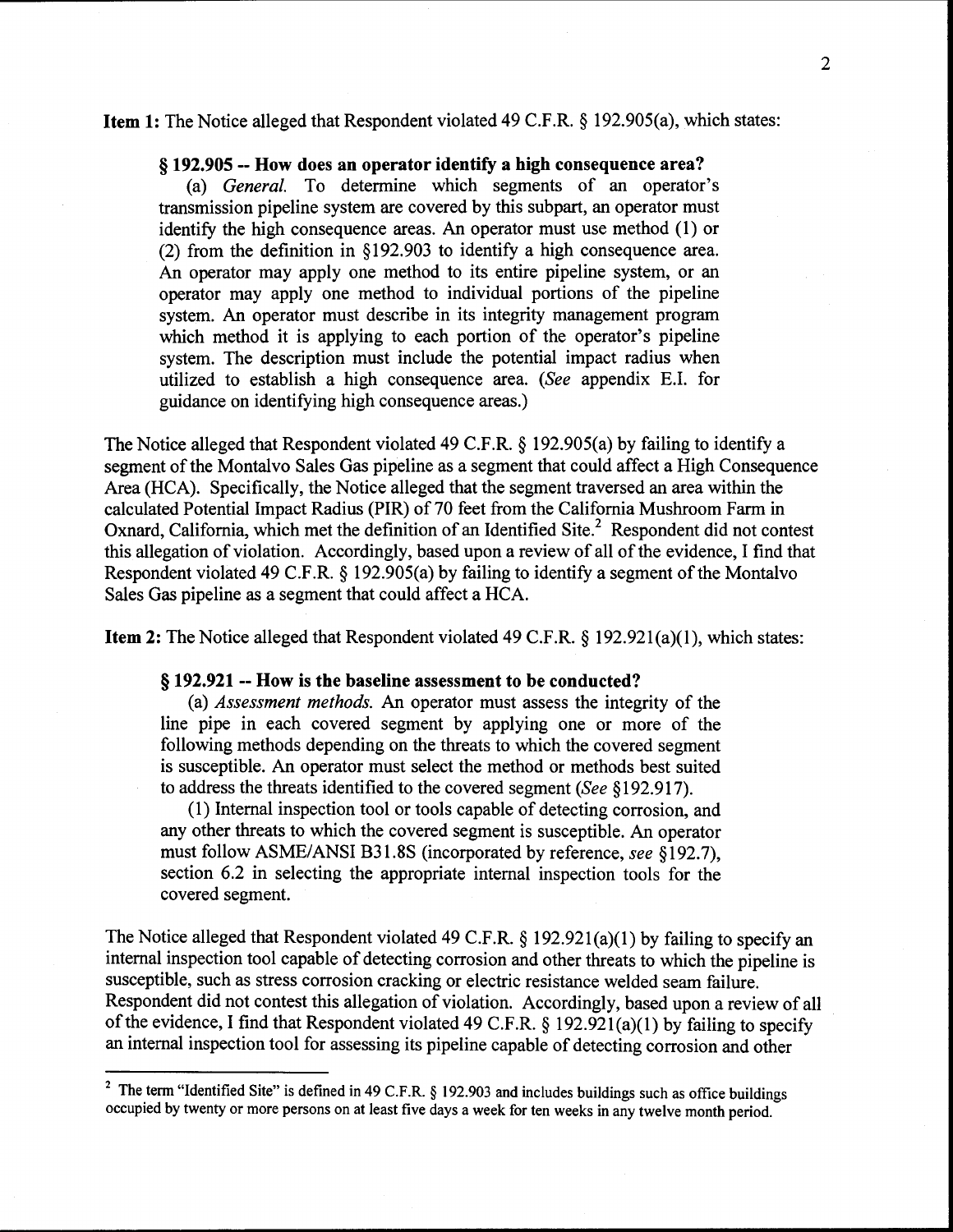threats to which the pipeline is susceptible.

These findings of violation will be considered prior offenses in any subsequent enforcement action taken against Respondent.

# COMPLIANCE ORDER

The Notice proposed a Compliance Order with respect to Items 1 and 2 in the Notice for violations of 49 C.F.R. §§ 192.905(a) and 192.921(a)(1), respectively. Under 49 U.S.C. § 60118(a), each person who engages in the transportation of gas or who owns or operates a pipeline facility is required to comply with the applicable safety standards established under chapter 601. The Director indicates that Respondent has taken the following actions specified in the proposed compliance order:

- 1. With respect to the violation of  $\S$  192.905(a) (**Item 1**), Respondent has revised its integrity management plan to include the specified segment as a HCA segment; and
- 2. With respect to the violation of  $\S 192.921(a)(1)$  (Item 2), Respondent has revised its assessment method matrix to ensure appropriate internal inspection tools are selected in accordance with ASME/ANSI B31.8S.
- 3. Respondent reported the costs to achieve compliance as requested.

Accordingly, I find that compliance has been achieved with respect to these violations. Therefore, the compliance terms proposed in the Notice are not included in this Order.

### WARNING ITEMS

With respect to Items 3 and 4, the Notice alleged probable violations of Part 192 but did not propose a civil penalty or compliance order for these items. Therefore, these are considered to be warning items. The warnings were for:

49 C.F.R.  $\S$  192.937(a) (Item 3) – Respondent's alleged failure to reassess the Union Island pipeline in accordance with its assessment schedule; and

49 C.F.R.  $\S$  192.945(a) (Item 4) – Respondent's alleged failure to measure program effectiveness on a semi-annual basis and failure to report the 2010 performance measures to OPS.

Venoco presented information in its Response showing that it had taken certain actions to address the cited items. If OPS finds a violation of any of these items, Respondent may be subject to future enforcement action.